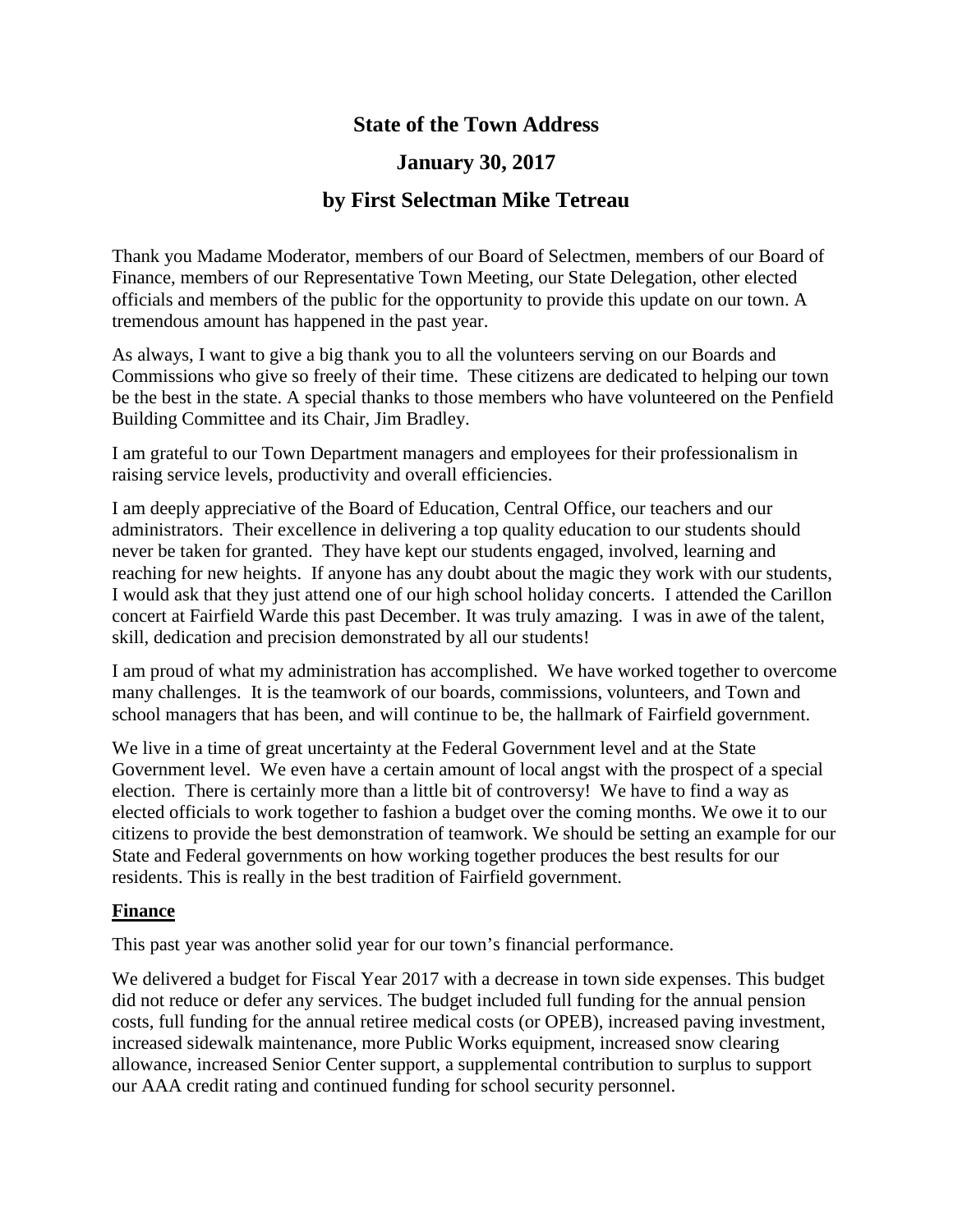The combined budget for Town and BOE represented a .79 percent increase representing the second lowest budget increase in the past twenty years.

Last summer, we issued just over \$20 million in bonds. We have the highest possible credit rating from all three national rating agencies. Our AAA rating that we have worked so hard for really paid off. The winning bid offered a 2.026 percent interest rate. This is the lowest interest rate in our town's history.

One of the biggest challenges we faced was the State's reduction to our Municipal Aid of an estimated \$3-4 million. This included close to a \$2 million cut in ECS funding. Working with our Board of Finance, our Board of Education and key Department Managers, we were able to use surplus from FY 2016, excess BOE healthcare reserves and reduction in town budgets to minimize the impact on our town.

Again, I want to recognize and thank our labor unions for their support and cooperation as we look for creative ways together to manage future costs.

We could not have achieved these goals without the exceptional effort and dedication of Chief Fiscal Officer Bob Mayer and the Finance Department team.

#### **Economic Development**

Economic Development has been a key focus this past year.

Sacred Heart University has purchased the former GE property. This purchase will move the property into the tax exempt status and reduce our tax revenues. This does create some short term challenges. We are in discussions with Sacred Heart to look for creative ways to minimize the loss of this revenue. However, in the long run, this dynamic, growing university should be a real benefit to our town and a driver for our local economy.

Fairfield is unique in having two top quality universities in Sacred Heart University and Fairfield University. We are working with both universities to align our strategic goals and maximize the impact on our local economy.

Commercial building activity surged in 2016 eclipsing the \$64 million mark. This is nearly double the prior year and the third highest total in the last 15 years. Our Economic Development efforts are paying dividends. A prime example is the 130,000 SF mixed use development on the old Fitness Edge property taking advantage of our zoning regulations promoting TOD development.

The Economic Development Commission has spent the past year working on a long-range plan that is near completion. This effort involved much research, interviews with key stakeholders and several public hearings. This plan will provide direction in how to grow our Grand List in the years ahead.

Our Economic Development Department is busy tackling some current obstacles to continued development. The Department helped the town obtain a \$375,000 grant for a planning, engineering and pedestrian safety study for Black Rock Turnpike. This business corridor is a key area for future growth.

In addition, there are two pending grant applications for funding to make pedestrian, roadway and streetscape improvements to both Southport and the Grasmere neighborhood.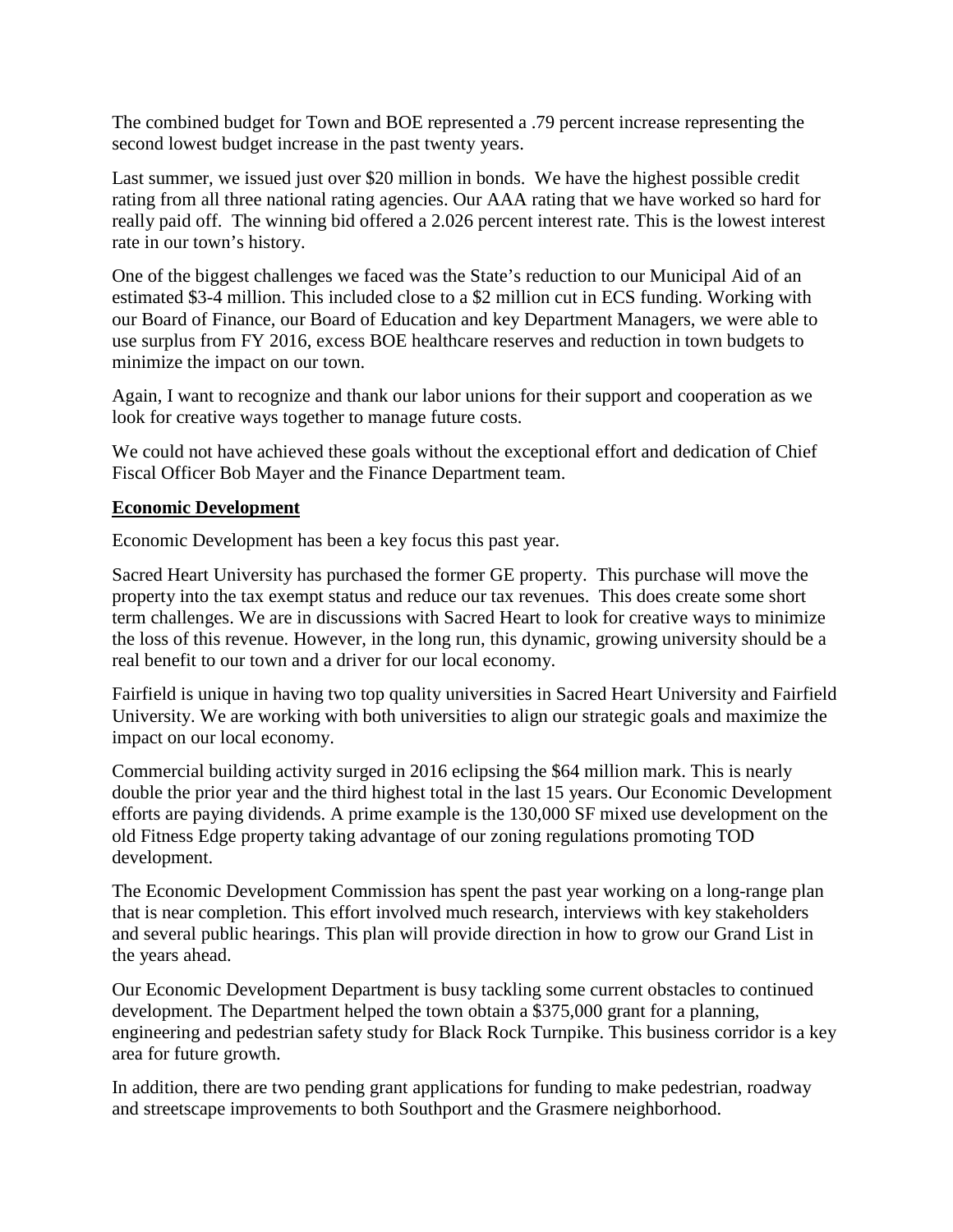Everyone should be excited about the projects we are collaborating on with the Fairfield Museum, including the much needed improvements to the Burr Homestead. This historic landmark has suffered too long from deferred maintenance and is now undergoing significant renovations to make it much more attractive to visitors and functional for special events. Mike Jehle and his Fairfield Museum team didn't stop there. They are also completing renovations on the historic Sun Tavern and the Victorian Cottage.

There have been numerous other projects and initiatives from the downtown Farmer's Market on Sherman Green, to DPW's collaboration with the Fairfield Board of Realtors to create a new pocket park, to teaming with the Fairfield Museum and the Chamber of Commerce to launch Halloween on the Green. Several thousand visitors to Halloween on the Green have confirmed this is a new Fairfield tradition.

In the ongoing effort to promote Fairfield, the department unveiled a new tourism website. This new site, [www.experiencefairfieldct.org,](http://www.experiencefairfieldct.org/) is mobile device friendly. It also complements the new Fairfield Town Map and Guide that is being distributed at more than 280 locations.

Our fabulously successful Restaurant Week is going to be expanded with a spring edition called "Dine Out Fairfield". This will be held February  $27^{\omega}$  through March 5<sup> $\omega$ </sup> with over 30 restaurants participating. This is another opportunity for residents and visitors to explore Fairfield.

The newly renovated FTC Warehouse has had a major positive impact on restaurants and businesses in our downtown area. Our thanks to John Reid and the team at FTC for their award winning project and for helping make Fairfield known far and wide as an Arts and Culture destination. FTC is a key engine driving our local economy.

When you look at that has been accomplished to keep Fairfield vibrant and growing during a very turbulent economy, I believe Mark Barnhart and his team are the most productive Economic Development team in the State.

#### **Sustainability**

Fairfield continues to be a leader in sustainability.

In 2016, we saved almost \$1 million and over 5 million kWh through energy conservation.

We are currently working to convert most of our facilities to LED lighting with the goal of saving another \$110,000 per year.

Our Solar Projects are expected to generate over 4.5 million kWh saving \$375,000 per year.

The cogeneration facility at Police Headquarters will generate 440,000 kWh and will save \$50,000 per year.

Our largest user of energy is the Water Treatment Facility. Our goal is to achieve Zero Net Energy by 2018.

- A new fuel cell will produce 3.5 million kwh and save over \$450,000.
- A 1.4 million kwh solar generator will be operational on the landfill.
- The methane produced will be used to heat the Treatment Facility.
- Waste heat from the fuel cell will be used to heat the compost facility.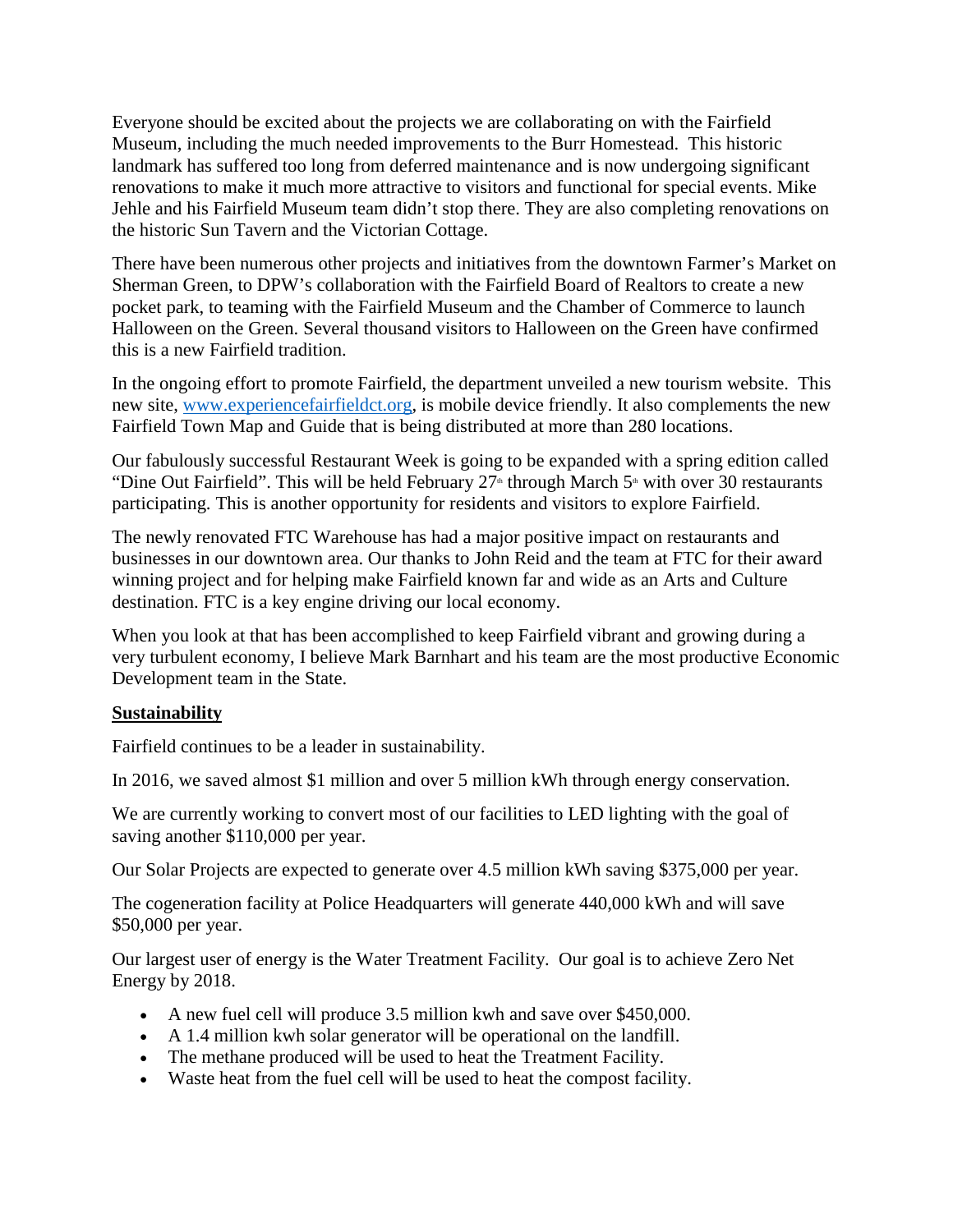• A new \$2.5 million microgrid will insure that the Water Treatment Facility operates during major storms and power outages.

As always, special thanks to Ed Boman in Public Works for his leadership.

# **Seniors and Social Services**

The Bigelow Center for Senior Activities continues to thrive and grow.

There are 3,127 registered Senior Center members with an astonishing 1,792 signed up to receive the Center's weekly email announcement.

The Bigelow Center, with the help of volunteers, the Economic Development Department and the Chamber of Commerce, published a new brochure filled with discount programs and services for seniors. This is the first such guide to be published by a senior center in Southwest Connecticut. It contains over 100 businesses offering discounts for seniors. This is a great example of an initiative that is good for seniors and great for our local businesses too.

Pickleball continues to grow and expand. The Center boasts nine statewide medal winners. Next step the Nationals! Our Parks and Recreation Department is very supportive of the sport and is dedicating four new Pickleball courts at Tunxis Hill Park.

As a special note, there is a newly formed Friends of the Bigelow Center for Senior Activities, Inc. dedicated to fundraising to help support enhanced services at the Bigelow Center. You will be hearing more in the near future.

Our Social Services team received a total of \$22,000 from Operation Fuel to help over 60 families with heating and utility assistance.

The Social Services team has taken responsibility for the Municipal Veterans Service Contract. The team now plays a key role in providing services to our veterans including vocational training and re-employment, rehabilitation, adjustment to peacetime life and assistance in applying for services.

# **School District**

Our school district is without a doubt one of the most important assets to our town. It is important that we do not take this excellence for granted. Our Superintendent, staff and teachers have provided consistent quality education year in and year out. Our schools are the number one reason people are moving to Fairfield and keeping our town growing.

We have made significant progress on a number of school projects:

- Riverfield Elementary School renovation
- Mill Hill Elementary School roof replacement
- Dwight Elementary School roof replacement
- Fairfield Woods Middle School roof replacement
- Fairfield Warde High School roof replacement
- Osborn Hill School renovation and walkway project
- Fairfield Ludlowe High School renovation
- Holland Hill Elementary School renovation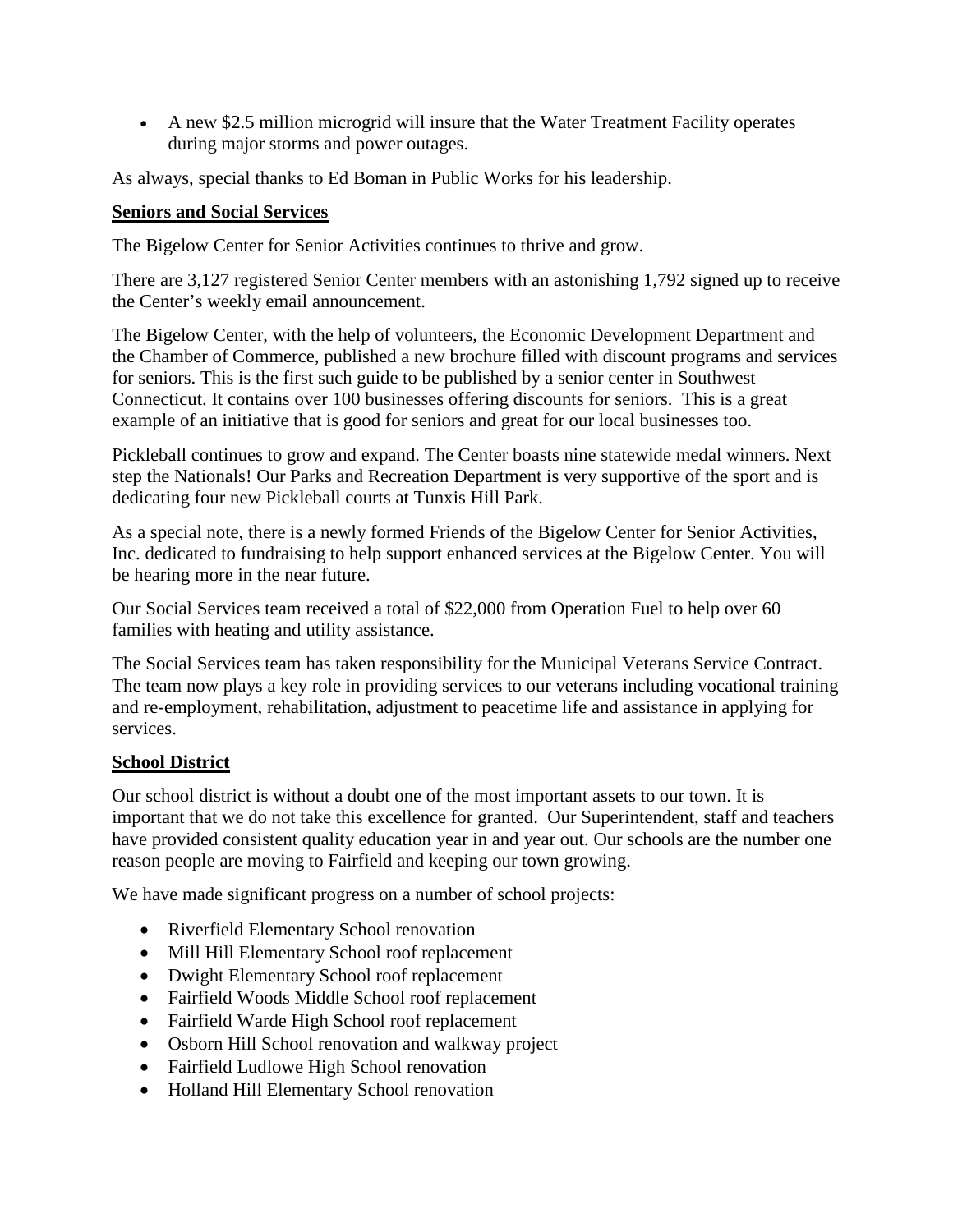• A district wide project of enhanced school security

Our schools continue to be a great value.

# **Town Plan & Zoning**

The town has qualified for FEMA's National Flood Insurance Community Rating System (CRS) program. This means residents qualify for a ten percent discount on their NFIP Flood Insurance premiums as of October 1, 2016. This applies to both new policies and policy renewals. This is an estimated combined savings of \$433,000 per year to our residents living in a flood zone. The ten percent discount is one of the largest available in our State.

The update on the FEMA grants used in raising homes shows 27 projects completed so far with \$3.6 million distributed in reimbursements. Our neighbors in the beach area are still not fully recovered and are struggling every day to get their lives back to normal.

Special thanks to Jim Wendt for the extra effort he put in completing the mounds of paperwork on a timely basis to keep the affected constituents' checks flowing.

# **Parks and Recreation**

The Parks and Recreation Department continues to offer an amazing array of programs for young and old, indoors and out. Here are a few highlights from this year:

- Penfield Pavilion is now complete and the committee is pointing towards a ribbon cutting in the next few weeks.
- Smith Richardson Golf Course took top honors as the best in the State.
- A restructured Summer Playground Camp Program allowed for one thousand more children to participate.
- Rentals at Penfield 1, Penfield 2 and the Beanery Recreation Center have increased by allowing reservations to be made two years in advance.
- The Halloween Haunted House produced by the combined efforts of the Fairfield Fire Fighters, DPW and Parks and Recreation raised \$9,000 for the Fairfield Fire Fighters Charitable Foundation.
- Clam Jam once again went off without a major impact on the neighborhood. This is a result of the teamwork with Fairfield University, our Police, our Fire Department and Parks and Recreation. Thank you.

## **Department of Public Works**

There is so much that DPW is involved with that I couldn't list it all. But here are a few highlights.

We received a STEAP grant that will enable us to work on alleviating chronic flooding in the downtown area. This spring a drainage system will be installed under Sherman Green to capture runoff from the Post Road.

Major projects at Jennings Beach, Southport Beach, Sasco Beach, Ye Yacht Yard and South Benson Marina/the fishing pier achieved much improved ADA access including new sidewalks and renovated ADA compliant restrooms. This goes a long way to making our recreational amenities available to everyone.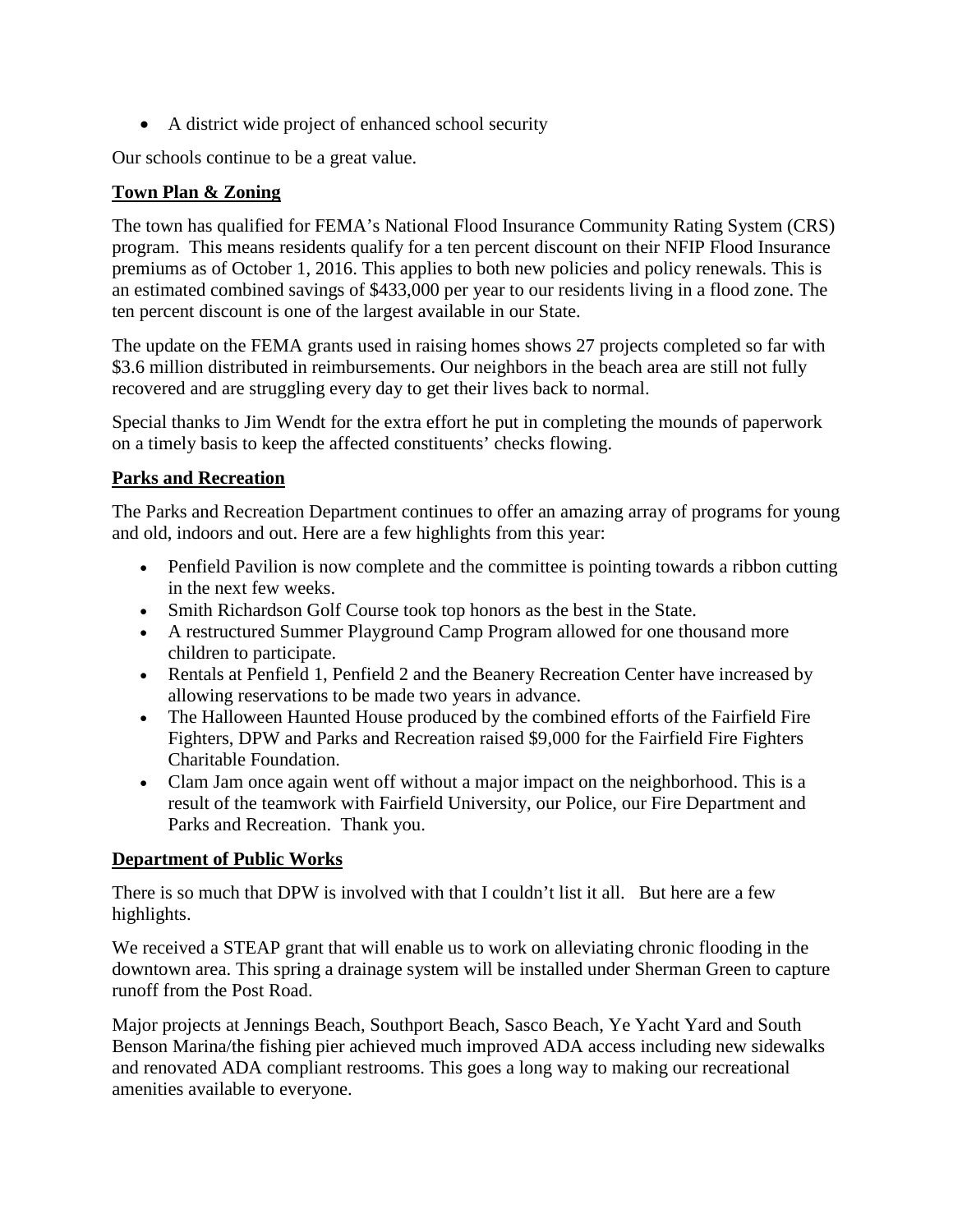Improvements at South Benson Marina included channel markers, expanded kayak racks, dock improvements and enhanced Wi-Fi service.

Our Tree Warden continues to work with UI on its Enhanced Tree Trimming Program. In the initial Pilot Program, 250 trees were removed from public right of ways and an additional 230 were trimmed. Jeff Minder is doing a great job of balancing the need for improved resilience with maintaining our scenic neighborhoods.

## **The Fairfield Public Library**

It is so easy to take our libraries for granted. We have a remarkable library system. Over half a million people visited our libraries last year. Our residents check out books at an astounding rate – twice the state average. Over 44,000 people participated in library programs.

Our library is recognized for excellence. It received national attention when it was featured in Country Gardens Magazine and Connecticut Parenting.

This is a real tribute to Karen Ronald and her team.

# **The Health Department**

Our Health Department is really thinking outside the box. They used a grant to launch a pilot BikeShare program with Zane's Cycles. The first season results show real promise – 250 riders from 12 different states participated.

They have also obtained funding and then collaborated with our Bicycle & Pedestrian Committee to create a series of bike routes around town including a Shoreline Bike Route. Public Works and Engineering also pitched in to complete these projects.

## **Conservation Department**

Our Conservation Department is extremely active. They have been keeping track of the Exide factory and Mill River clean-up project as it nears completion. The dredging is done and the bags of contaminants have been removed. We now have a year of monitoring before development can begin.

Conservation Director Brian Carey obtained grant funding to evaluate flood protection options such as walls, berms, dikes, and dune ridges to prevent flooding from Ash Creek and Long Island Sound. The grant provides one hundred percent of the funding needed for the study. There are a series of public meetings planned. The Flood and Erosion Control Board is also assisting on this project.

## **Town Clerk**

Our Town Clerk is using technology to improve service levels. Thanks to a new records management system, more of our land records are accessible online. This is a major service upgrade in convenience for users.

This system has also replaced the antiquated dog licensing program. Licenses now print out at the point of purchase. Animal Control can access the application from their office and also while on the road.